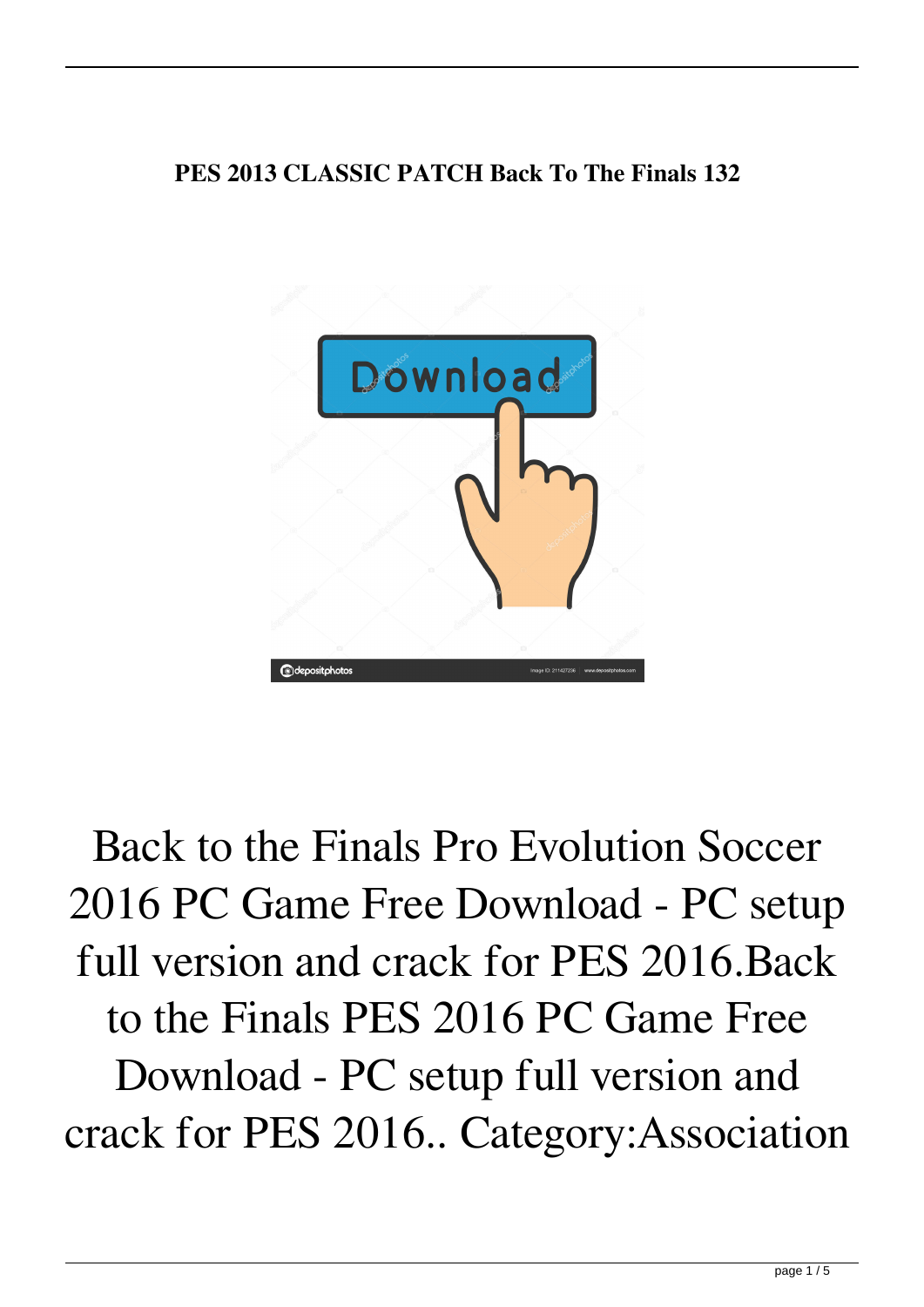football video games Category:Association football video game remakes Category:Pro Evolution Soccer Category:Video games developed in JapanAlbatross Airline Bag is a dual purpose carry on / duffel bag. The double layered compartment stores smaller items, when it is opened up, the larger compartment expands to an almost full size carry on luggage. Ideal for duffels, it can be used as a regular carry on or as a smaller version of the big roller bags. The zipper and buckles on the exterior are padded to protect the contents. Constructed of 600 Denier Nylon and soft microfiber. Comes in Black./\* SPDX-License-Identifier: GPL-2.0+ \*/ /\* \* Copyright (C) 2018, STMicroelectronics - All Rights Reserved \* Author(s): Vikas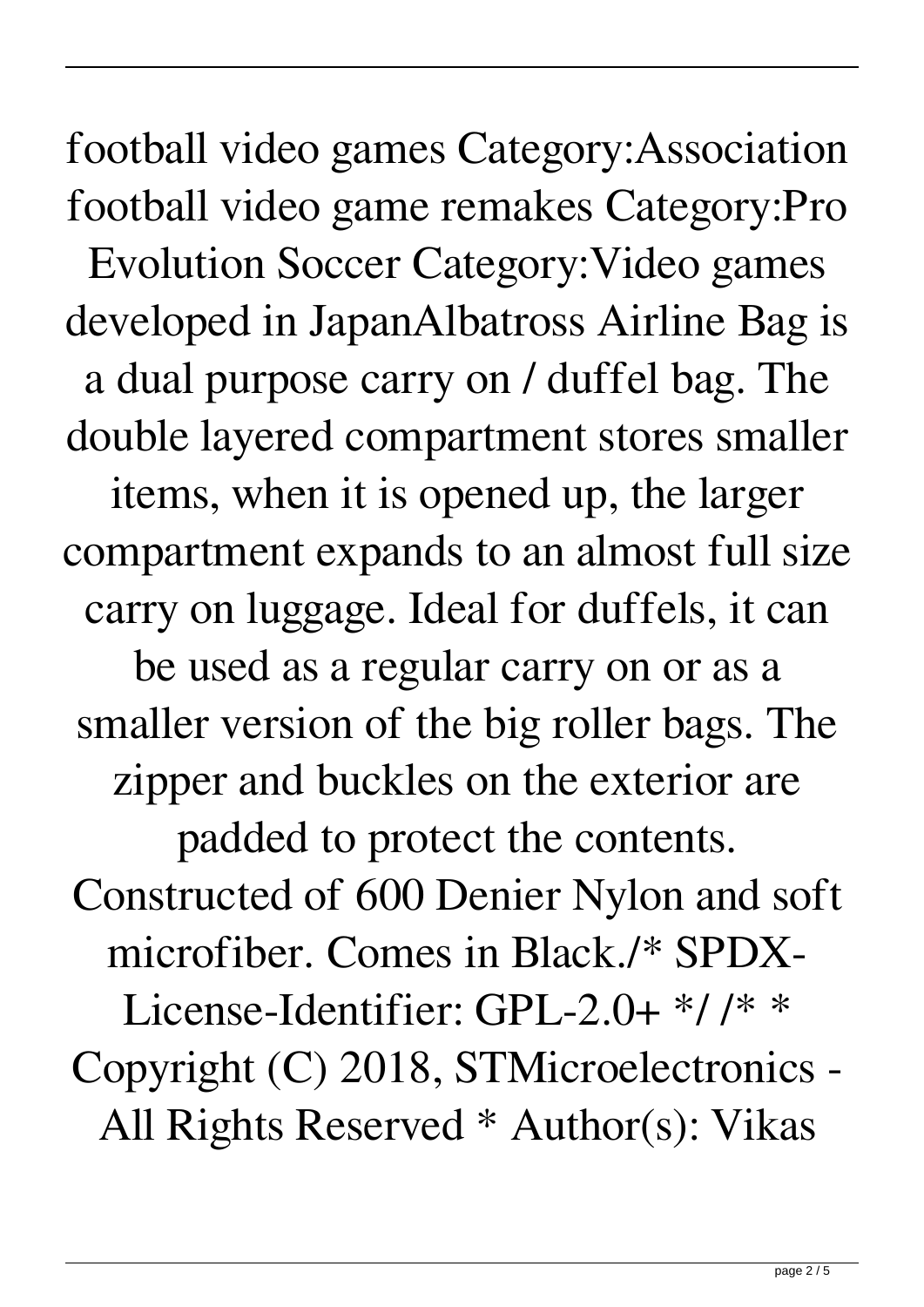Manocha, for STMicroelectronics. \*/ #ifndef SDMMC H #define \_SDMMC\_H\_ #include /\* SDMMC states \*/ enum sdmmc\_state { SDMMC STATE  $IDLE = 0$ , SDMMC\_STATE\_DETECT\_RISE = 1, SDMMC\_STATE\_DETECT\_FALL = 2, SDMMC\_STATE\_STBY = 3, SDMMC\_STATE\_STBY\_FORCE = 4. SDMMC\_STATE\_TRIM = 5, SDMMC\_STATE\_TRIM\_FORCE =  $6$ , SDMMC\_STATE\_HW\_ERASE\_DONE = 7, SDMMC\_STATE\_SECURE\_FORCE = 8, SDMMC\_STATE\_SEND\_OP\_COND  $= 9$ , SDMMC\_STATE\_SEND\_STBY = 10, SDMMC\_STATE\_SEND\_SECURE\_S  $TBY = 11$ , SDMMC\_STATE\_SEND\_D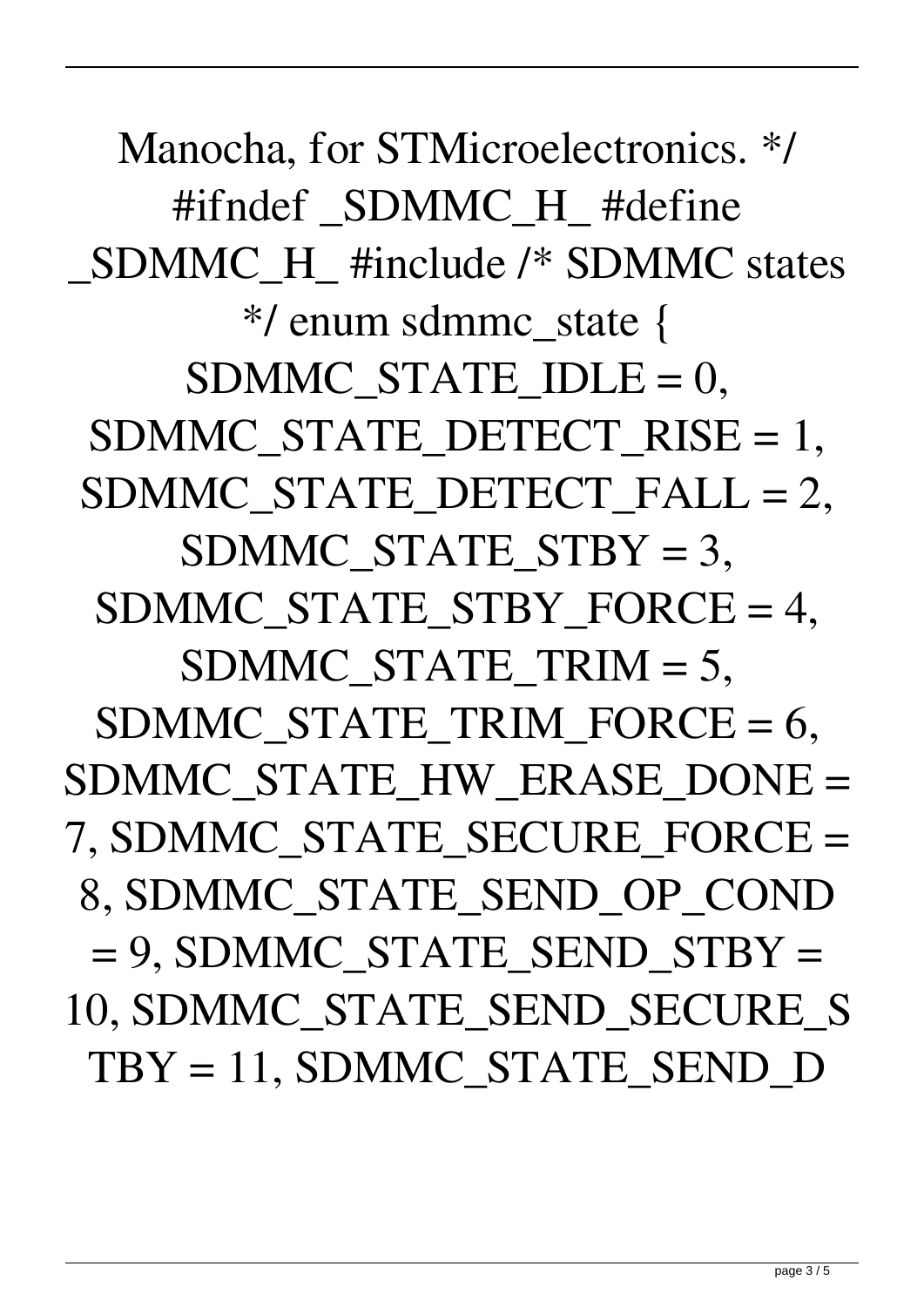View the PES 2013 CLASSIC PATCH Back To The Finals 132 from DEVANA IN'JL by Kathe Ainsworth. The new Italian national team, created for Euro 84, is the Italian national team formed in the year 1984 and this is the official Italy Euro '84 video by Matteo Narducci. How to Get Famous in Pro Evolution Soccer 2015.

Stay tuned for the new Kick-Off Season at Pro Evolution Soccer 2015!. NEW LAWS,

NEW CHANGES, NEW STAFF -

PREVIEW, NEW CLUBS, NEW GAMES. We are just on the start of a new e-Sport era! . -4 -1 -0 -2 -3 -4 -1 -1 -3 -1 -2  $-4$   $-1$   $-1$   $-0$   $-3$   $-2$   $-1$   $-3$   $-2$   $-3$   $-3$   $-2$   $-4$   $-3$   $-2$   $-4$  $-3$   $-4$   $-3$   $-3$   $-4$   $-4$   $-3$   $-4$   $-4$   $-4$   $-4$   $-4$   $-4$   $-4$  $-4$   $-4$   $-4$   $-3$   $-4$   $-4$   $-4$   $-3$   $-4$   $-4$   $-4$   $-4$   $-4$ -4 -3 -4 -4 -4 -4 -4 -4 -4 -4 -4 -4 -4 -4 -4 -4